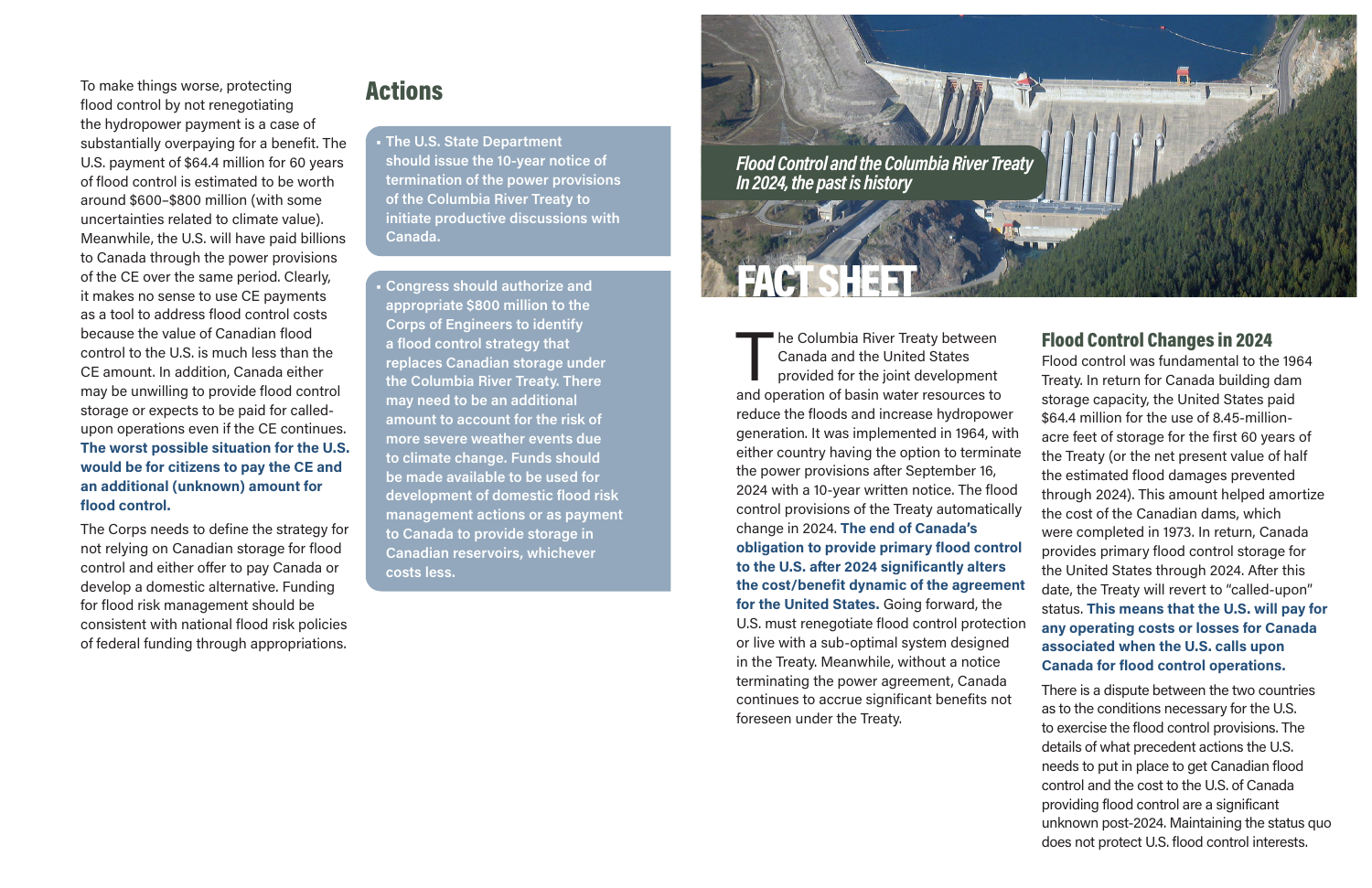### Power Provisions Can Change, Too

Treaty negotiators agreed that Canada would receive half of the estimated downstream power benefits created by the construction of its storage facilities. This Canadian Entitlement (CE) is paid to Canada in valuable hydropower energy and capacity, based on the calculated difference in hydroelectric power capable of being generated in the U.S. with and without the existence of Canadian storage. The CE was valued based on a "with and without treaty dams" calculation in order to create value to help the Canadians build the dams. The CE was also calculated based on assumptions about the future that over-valued the role Canadian storage currently plays in the U.S. electric system (including the addition of U.S. storage, the growth of energy efficiency and renewables, and fish and wildlife protections that reduce hydropower generation).

Post-2024, electric ratepayers are not receiving value commensurate with cost because 1) the dams exist and have been paid for and the U.S. should only be paying for the value of the operation of the dams; and 2) the methodology for calculating benefits needs to reflect the electric power value resulting from altered flows. The combined

# **S150 million**

effect is to reduce the current entitlement payment by an estimated 70-90%. This means the U.S. is overpaying Canada for the value of coordinated operations by an estimated \$150 million a year.

Fortunately, both governments recognized that relative benefits were hard to predict over six decades, and the Treaty includes the option for either country to end the Treaty power provisions once the dams are paid for in 2024 — if either party gives 10-years notice. Unfortunately, the U.S. did not give notice of termination as soon as allowed (in 2014). Now, the 2024 change to flood control operations is just around the corner, while the power provisions linger. This puts U.S. parties at a significant disadvantage — both financially and from a negotiating perspective — unless something changes.

## Paying for U.S. Flood Control

The U.S. needs to develop a new flood control program for the Columbia River. This is necessary under the Treaty whether or not the power provisions are terminated. Major changes are coming to the way this country will pay for flood control or even operate U.S. storage projects in lieu of existing Canadian storage protocols. A modernized Columbia River Treaty should maintain flood risk management similar to current levels. But decisions are overdue as to whether the strategy should rely on Canada to provide flood control storage or develop mitigation within the U.S., such as levee enhancements.

Moreover, the U.S. Army Corps of Engineers (Corps) has not provided written notice as to whether it needs an authorization to make a payment to Canada for post-2024 flood control, nor has it made a request for an appropriation. A comprehensive strategy for flood control post-2024 is both opaque and long overdue.

> The lack of a flood control strategy may be contributing to the U.S. government's unwillingness to issue the 10-year notice of termination of the power provisions of the Treaty. If so, then Pacific Northwest ratepayers will be paying for flood control post-2024.

The payment for flood control must come from U.S. taxpayers to maintain equity. U.S. taxpayers (including those in the Pacific Northwest) pay for flood control across the country. Asking Pacific Northwest electric consumers to shoulder flood control costs while they pay through their taxes for flood control in other parts of the country is inherently inequitable.

This puts U.S. parties at a significant disadvantage — both financially and from a negotiating perspective — unless something changes.